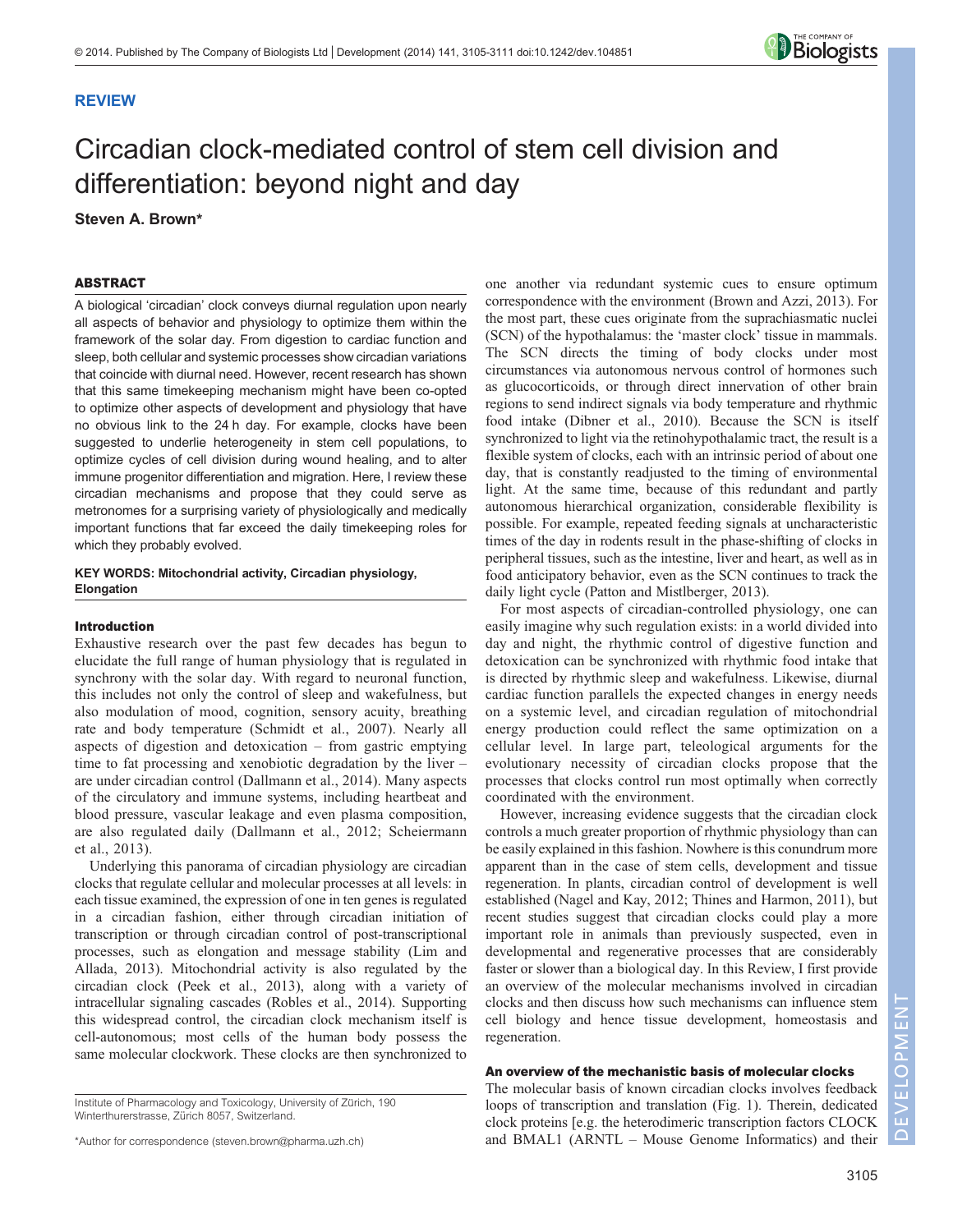<span id="page-1-0"></span>

Fig. 1 . The 'core' circadian clock. The molecular basis of known circadian clocks involves feedback loops of transcription and translation. Dedicated clock proteins (e.g. the heterodimeric transcription factors CLOCK and BMAL1, and their homologs) activate the transcription of other clock factors (e.g. period loci Per1-3 and cryptochrome loci Cry1-2), the protein products of which repress their own transcription by blocking CLOCK:BMAL1 mediated activation. Other interlocked feedback loops provide essential robustness within this simple mechanism, e.g. CLOCK:BMAL1 mediated transcription of the Rev-Erb $\alpha$  nuclear receptor, which itself represses Bmal1 expression and competes with positively acting ROR factors. Within this simple mechanism, a host of other proteins, such as kinases and phosphatases, chromatin modifiers, transcriptional co-repressors and co-activators, and RNA-binding factors, are necessary for the precise regulation of clock RNA and protein levels. CK2, casein kinase 2; CRYs, cryptochrome proteins; PERs, period proteins; PP2A, protein phosphatase 2; RRE, REV-ERBα response element.

homologs] activate the transcription of other clock genes (e.g. period genes Per1-Per3 and the cryptochromes Cry1 and Cry2), the protein products of which repress their own transcription by blocking CLOCK:BMAL1-mediated activation ([Brown et al.,](#page-5-0) [2012](#page-5-0)). Other interlocked feedback loops provide essential robustness within this simple mechanism. For example, CLOCK: BMAL1 promotes transcription of the  $Rev-Erb\alpha$  ( $Nrld1$  – Mouse Genome Informatics) nuclear receptor, which itself represses Bmal1 expression [\(Preitner et al., 2002](#page-6-0)), and oscillatory cAMP-dependent signaling within the SCN also reinforces circadian transcriptional oscillations (O'[Neill et al., 2008\)](#page-6-0). A host of other proteins – kinases and phosphatases ([Reischl and Kramer, 2011\)](#page-6-0), chromatin modifiers [\(Sahar and Sassone-Corsi, 2013\)](#page-6-0) and RNA-binding factors [\(Kowalska et al., 2012](#page-6-0)) – contribute necessary roles to the precise regulation of clock RNA and protein levels ([Fig. 2](#page-2-0)). In turn, the cellular regulation of clock-controlled processes can be achieved by the same cis-acting elements that direct clock gene expression, by circadian cascades of downstream transcription factors or by systemic regulation via hormones, metabolic products and body temperature [\(Brown and Azzi, 2013\)](#page-5-0). Recently, transcriptionindependent oscillation of protein oxidation has also been reported, but its mechanism remains as yet unknown (O'[Neill and](#page-6-0) [Reddy, 2011](#page-6-0)).

### Circadian control of cell division

One example of a basic cell biological process that is modulated by the clock is the cell division cycle in mammals, which can run at widely varying speeds but nevertheless shows stage-dependent circadian gating. The cell cycle itself can be loosely divided into stages labeled G1, S, G2 and M, in which S indicates DNA synthesis/replication and M indicates mitosis. Both stages are flanked by intermediary periods (G1 and G2, respectively), terminating in kinase-controlled 'checkpoints'. On a molecular level, circadian control of the cell cycle has been documented at multiple levels and in multiple different scenarios [\(Fig. 3](#page-3-0)). For example, an initial report of cell division in the regenerating mouse liver documented circadian transcription of the Weel checkpoint

3106

gene, suggesting control at the G2/M checkpoint. Consistent with this idea, CDC2, the target of the WEE1 kinase, shows circadian phosphorylation in the liver [\(Matsuo et al., 2003](#page-6-0)). A G1/S checkpoint regulator in hepatocytes, the  $p21$ -wafl (Cdkn1a – Mouse Genome Informatics) gene, is also clock-regulated via REV-ERBα response elements (RREs) within its promoter [\(Grechez-Cassiau et al., 2008](#page-5-0)). Further studies in cell culture have illuminated an even more complicated picture. Cultured mouse fibroblasts show a complex clock gating pattern that suggests multiple control points [\(Feillet et al., 2014](#page-5-0); [Nagoshi et al., 2004\)](#page-6-0). Other subsequent studies have highlighted potential control via the CHK1/2 (CHEK1/2 – Mouse Genome Informatics) proteins binding to the clock-associated TIM protein ([Unsal-Kacmaz et al.,](#page-6-0) [2005; Yang et al., 2010](#page-6-0)) or via transcriptional control of the  $p16$ - $Ink4A (Cdkn2a - Mouse Genome Informatics)$  locus by the clock protein NONO, which acts as a partner for PER proteins. Such regulations imply circadian G2/M checkpoint control and, consistent with the importance of these regulations, elimination of NONO has been shown to be sufficient to eliminate circadian cell cycle gating in fibroblasts [\(Kowalska et al., 2013\)](#page-6-0). Recent cellbased studies have also provided strong evidence in reverse, for modulation of the circadian cycle by cell division [\(Bieler et al.,](#page-5-0) [2014\)](#page-5-0). Therefore, the ultimate picture that emerges is one of complex multilayer control, the cell- and tissue specificity of which still remains to be established.

The observations that the circadian clock regulates cell division in cultured mammalian cells [\(Nagoshi et al., 2004\)](#page-6-0) and in adult animal tissues ([Matsuo et al., 2003](#page-6-0)) can be understood in terms of diurnal optimization. As the oxidation reactions inherent to metabolic processes result in the production of mutation-causing free radicals, circadian control of the cell cycle to segregate DNA replication away from periods of maximum respiration would optimize the time available for the DNA repair process, without relying upon independent checkpoint mechanisms to pause the cell cycle during DNA repair ([Chen and McKnight, 2007\)](#page-5-0). The observation that multiple types of DNA damage repair are themselves coordinately regulated by the circadian clock supports this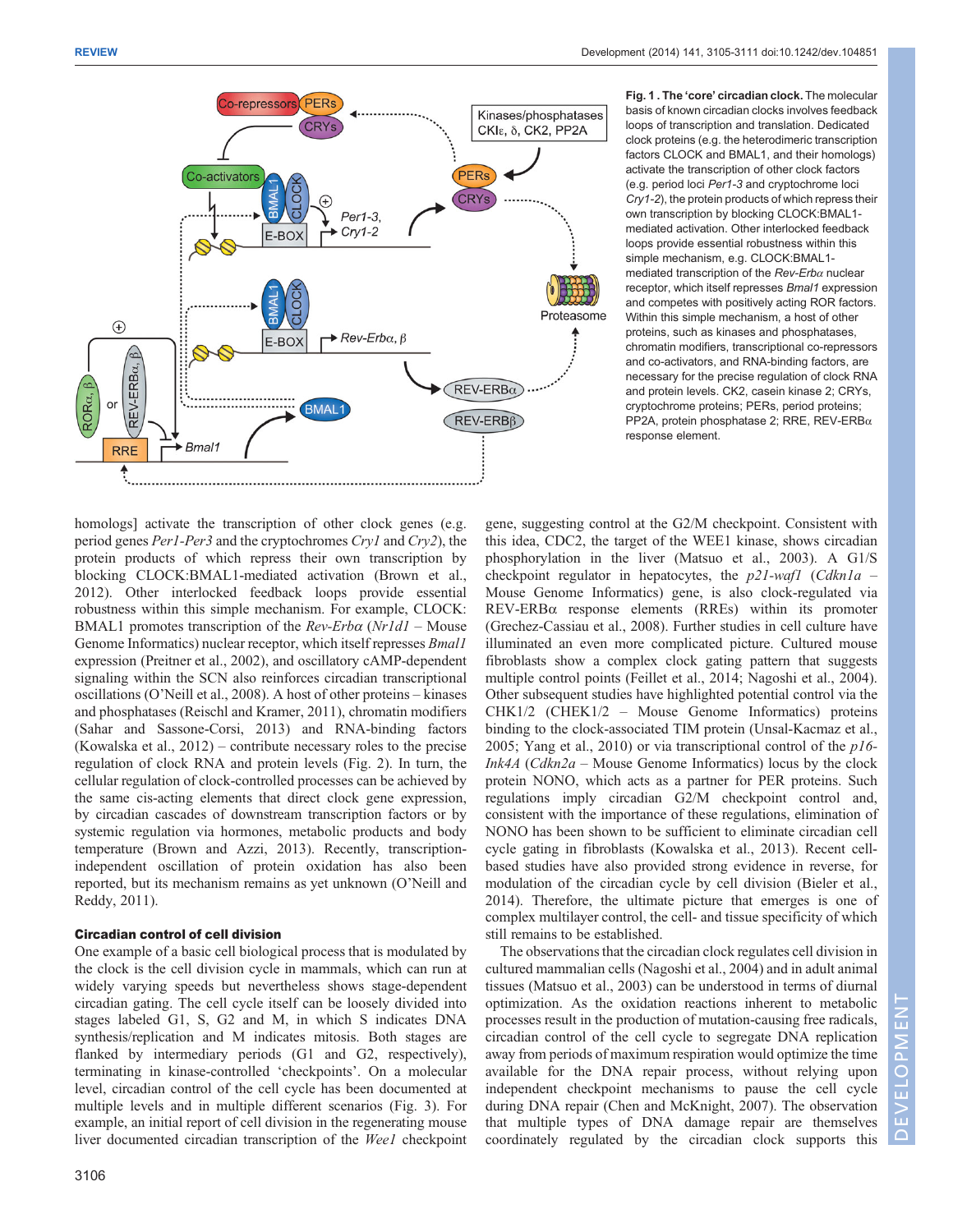<span id="page-2-0"></span>

Fig. 2. Signaling to and from the core clock. The cellular regulation of clock-controlled processes can be achieved by the same cis-acting elements that direct clock gene expression. Regulated genes can in turn themselves encode further transcription factors, thereby creating circadian cascades of downstream transcription factors (left). For example, the transcription factors DBP, TEF and HLF are regulated by the core clock, and themselves regulate the constitutive androstane receptor [CAR (NR1I3 – Mouse Genome Informatics)], ultimately resulting in circadian control of cytochrome P450 isoforms controlling circadian xenobiotic metabolism. Circadian physiology in peripheral tissues can also be driven by systemic signals, such as hormones, metabolic products and body temperature (center). These signals also serve to synchronize circadian clocks in peripheral tissues with the central clock in the suprachiasmatic nuclei. Beyond transcriptional cascades and systemic signals, post-transcriptional cascades also serve to propagate circadian signals to physiology, and vice versa (right). These include regulatory molecules, such as cAMP, and metabolic and redox-based mechanisms.

hypothesis ([Sancar et al., 2010\)](#page-6-0). Similarly, clock-deficient mouse strains (notably Per2-deficient mice) have been documented to have increased spontaneous cancer rates in some, but not all studies [\(Antoch et al., 2013; Fu et al., 2002](#page-5-0)). This reflects possible increases in DNA damage and supports a role for clock genes as tumor suppressors [\(Cao et al., 2009;](#page-5-0) [Yang et al., 2009\)](#page-6-0). However, these observations are a simplification: other clock-deficient mice do not show increased cancer rates [\(Antoch et al., 2008; Gauger and](#page-5-0) [Sancar, 2005](#page-5-0)), and cell lines from multiple clock-deficient strains possess normal DNA repair properties ([Gaddameedhi et al., 2012\)](#page-5-0). Therefore, other benefits of circadian regulation of the cell cycle might also exist, as we explore below.

# From cell cycle to tissues: circadian control of tissue homeostasis

The direct consequences of circadian control of the cell division throughout the body have been established in numerous recent studies. For example, elimination of the SCN 'master clock' results in tumor growth two to three times faster than in controls [\(Filipski et al.,](#page-5-0) [2002\)](#page-5-0). Consistent with the possible importance of this regulation, clock protein misexpression and/or a lack of circadian control has been documented in multiple tumor types [\(Hwang-Verslues et al.,](#page-5-0) [2013;](#page-5-0) [Luo et al., 2012](#page-6-0); [Zhao et al., 2013](#page-6-0)) and immortalized cell lines [\(Yeom et al., 2010\)](#page-6-0). In normal physiology, circadian cell division has been documented in adult hippocampal neurogenesis ([Bouchard-](#page-5-0)[Cannon et al., 2013\)](#page-5-0), in intestinal and skin epithelial cell division [\(Geyfman et al., 2012](#page-5-0); [Janich et al., 2013](#page-6-0); [Karpowicz et al., 2013\)](#page-6-0), and in multiple immune cell populations ([Fortier et al., 2011](#page-5-0); [Keller et al., 2009](#page-6-0)) – essentially anywhere that cell division occurs in adult animals.

Therefore, beyond a context in DNA repair and cancer prevention, circadian control could serve as a metronome to coordinate complex processes, whether or not they are related to the 24 h day. For example, in the case of dermal wound repair, disruption of circadian gating by eliminating PERIOD clock repressor proteins resulted in fibroblast and keratinocyte hyperproliferation, and in collagen undersecretion; eliminating the BMAL1 clock activator protein resulted in underproliferation of the same cells, whereas collagen was overproduced [\(Kowalska et al., 2013](#page-6-0)). One possible explanation for this phenomenon could be a reciprocal regulation of matrix production and cell division by fibroblasts, mediated via the circadian clock. Such an interpretation is supported by similar studies of regeneration in the *Drosophila* intestine after chemically induced damage. Here, not only is the division of intestinal stem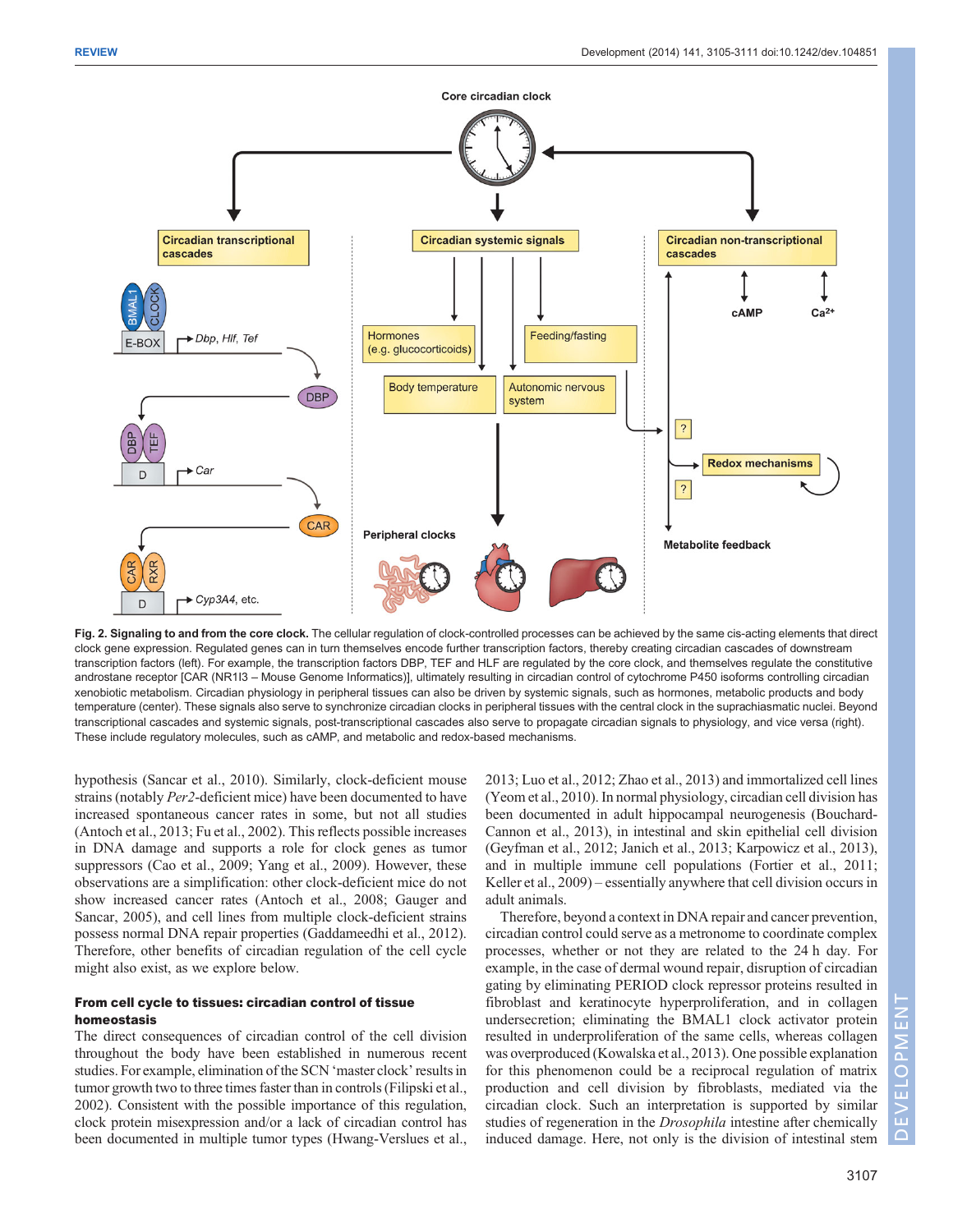<span id="page-3-0"></span>

Fig. 3. The daily life of a stem cell. During proliferation, a stem cell follows the ordered stages of the cell cycle followed by any other cell type: S phase (DNA replication) and M phase (mitosis) are flanked by two rest phases, G1 and G2, for an overall sequence of G1-S-G2-M. Circadian control of this division process is probably exerted via the expression of 'checkpoint proteins' governing transition from G1 to S (e.g. p21WAF) and from G2 to M (e.g. WEE1, p16-INK4A, CHK1/2). After M phase and prior to G1, a stem cell may also exit the cell cycle to a dormant phase, G0. In this phase, circadian heterogeneity could play an important role in fate decisions. From G0, differentiation is possible in response to a variety of different signaling programs, notably the WNT, TGFβ, NOTCH, BMP and SHH pathways. Very generally, these pathways act antagonistically to each other to promote proliferation or differentiation to different lineages depending upon context. Some of these pathways, such as the WNT, TGFβ and NOTCH pathways, have been reported to be reciprocally regulated with clock genes in some instances, perhaps allowing regulation of the progression of differentiation by the circadian clock.

cells (ISCs) regulated in circadian fashion, but so too is the expression of hundreds of other genes in the healing intestine, regulating everything from the stress response to cell polarity [\(Karpowicz et al., 2013](#page-6-0)). In mammals, similar widespread circadian control of epithelial cell processes has also been documented and is necessary for gut homeostasis ([Mukherji et al., 2013\)](#page-6-0).

Analogous arguments can be drawn for most other instances of circadian cell division. The observed circadian regulation of adult hippocampal neurogenesis ([Bouchard-Cannon et al., 2013\)](#page-5-0) could complement circadian regulation of dendritic spine formation and stabilization ([Liston et al., 2013](#page-6-0)), allowing for more efficient reintegration of new neurons into the adult brain. A circadian clock is also present in tooth ameloblasts, where it controls antiphase rhythms of enamel matrix endocytosis and secretion, as well as ameloblast maturation ([Lacruz et al., 2012; Zheng et al., 2013\)](#page-6-0). Circadian oscillations in the release of hematopoietic stem cells (HSCs), coupled with antiphase circadian expression of the chemokine Cxcl12 and coordinated with GSK3β-dependent changes in HSC migratory properties ([Lapid et al., 2013\)](#page-6-0), could result in the coordinated release of HSCs and repopulation of the bone marrow stem cell niche ([Méndez-Ferrer et al., 2009, 2008\)](#page-6-0). Analogous rhythmic division and tissue colonization has also been documented for monocytes [\(Nguyen et al., 2013](#page-6-0)).

# From tissue homeostasis to stem cells: circadian control of cell fate

Because circadian clocks control the expression of cell cycle regulatory genes such as p16-Ink4A [\(Kowalska et al., 2013\)](#page-6-0) and pathways, such as the NOTCH, WNT and HIPPO signaling pathways ([Karpowicz et al., 2013](#page-6-0)), an immediate and obvious prediction of this widespread control is that not only cell division but also cell differentiation, e.g. that of stem cell populations, might be under circadian influence. As with other cell types, stem cells follow the ordered stages of the cell cycle, but they may also enter into a dormant G0 phase (Fig. 3), during which time circadian heterogeneity could play an important role in driving cell fate decisions, as I describe below.

3108

Studies have shown that clock genes can indeed directly influence stem and progenitor cell fate. For example, the manipulation of Per3 expression influences adipocyte fate, probably by regulating the expression of peroxisome proliferator-activated receptor  $\gamma$  (*Pparg –* Mouse Genome Informatics), which plays a key role in adipose tissue development ([Costa et al., 2011](#page-5-0)). A similar role has been demonstrated for the circadian deadenylase nocturnin during adipogenesis ([Kawai et al., 2010\)](#page-6-0). Disruption of the clock gene Bmal1 also led to increased adipogenesis and, correspondingly, the attenuation of Bmal1 expression in pre-adipocytes in vitro led to downregulation of the WNT signaling pathway – probably through transcriptional control of multiple pathway members – and increased adipogenesis ([Guo et al., 2012\)](#page-5-0). The converse occurred upon Bmal1 overexpression. An inversed role has been ascribed to Bmal1 in the case of myogenesis: here, knockout of Bmal1 led to reduced muscle mass and blunted expression of key myogenic regulators, presumably due to circadian control of WNT pathway activity [\(Chatterjee et al., 2013](#page-5-0)). Bmal1 deficiency is also linked to reduced osteoblast proliferation in adult mice, although a circadian role here has not been proven ([Chen et al., 2012](#page-5-0)). Furthermore, in the complex differentiation processes leading to the development of the immune system,  $T<sub>h</sub>17$  T helper cell development is regulated by the circadian factors REV-ERBα and RORγ (RORC – Mouse Genome Informatics) [\(Yu et al., 2013\)](#page-6-0), and circadian cytokine release in vivo and in vitro is likely to influence other immune cell subpopulations [\(Fortier et al., 2011;](#page-5-0) [Keller et al., 2009](#page-6-0); [Wang et al., 2011](#page-6-0)). Finally, in addition to regulating metabolism, multiple circadian clock genes directly regulate the size and differentiation of pancreatic islets [\(Marcheva et al., 2010](#page-6-0)).

Probably the most-studied case of circadian regulation of stem cells so far is that of the hair follicle. Hair tissues proceed through alternate stages of hair production (anagen) and inactivity (telogen), in which spatially distinct niches harbor populations of dormant stem cells, dividing stem cells or mixtures of the two at different times. Different roles for the circadian clock have been proposed in each of these phases and their transitions. During anagen, proliferating stem cells of the hair follicle show marked circadian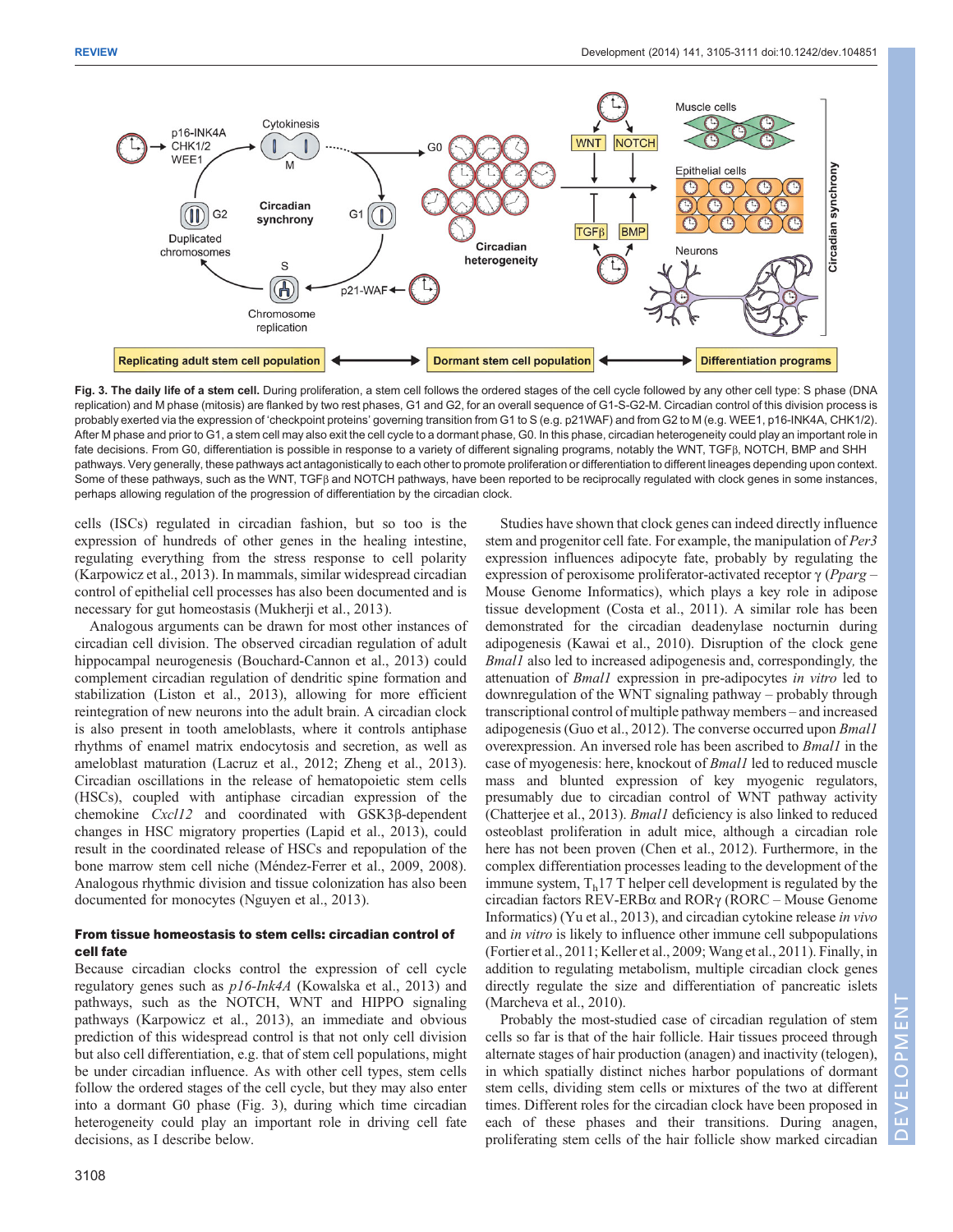oscillations in cell division similar to those outlined above for other tissues. These oscillations in proliferation result in time-of-daydependent hair growth, but circadian clock mutants surprisingly do not show altered hair dimensions overall. Instead, these animals lose a time-of-day-dependent genoprotective effect: whereas wildtype mice show time-of-day-dependent radiation toxicity, Clock mutants do not. Thus, a circadian clock has been suggested here to optimize DNA repair and replication cycles, primarily via CDC2/ CYCLIN B-mediated synchronization of the G2/M checkpoint [\(Plikus et al., 2013\)](#page-6-0).

During telogen and the transition to anagen, a very different picture has emerged. In the transition to anagen, a circadian pattern of cell division was again seen in dividing cells, but this time gating progression to anagen ([Lin et al., 2009\)](#page-6-0). In this study, the authors documented a circadian blockage of the G1 phase of the cell cycle, possibly due to clock-controlled elevation of p21. By contrast, the study of circadian function in dormant stem cells of the hair bulge (the permanent region of the hair follicle) during telogen resulted in a remarkable finding: although hair follicle 'stemness' genes – including those encoding members of the WNT, TGFβ, NOTCH and SHH pathways – in hair follicle stem cells were expressed in a circadian fashion dependent upon the expected clock genes, the phases of circadian oscillations in the hair follicle stem cell compartment were completely unsynchronized (Janich et al., 2011). In addition, genetic ablation of the circadian clock in these cells resulted in significant defects in the dynamics of hair follicle stem cell activation. With this finding, the authors suggested a possible second major role for circadian control of developmental processes: the generation of heterogeneity within the stem cell compartment [\(Janich et al., 2011\)](#page-5-0). Given the importance of juxtacrine signaling during development, this heterogeneity might be important for optimizing cell fate decisions or could simply permit a broad population of cells expressing different receptors to respond to different cues at different times. In a subsequent study ([Janich et al.,](#page-6-0) [2013](#page-6-0)), the authors demonstrated the second possibility in vitro by showing that cultured and clock-synchronized keratinocyte stem cells responded better to certain differentiation cues at some times of day than at others. Consistent with their hypothesis, cells expressed different proliferation and differentiation pathway genes at different times of day. During times corresponding to early morning, differentiation pathways were high, whereas in the evening pathways corresponding to DNA replication and cell division predominated. Indeed, based on their gene expression data, the authors were able to distinguish 'functional intervals' during the stem cell differentiation process, in which activities of particular signaling pathways displayed maximum expression. In turn, clock genes themselves displayed ordered patterns of expression across these functional intervals, raising the possibility that circadian control might be necessary to achieve temporal orchestration of keratinocyte stem cell development within time windows even shorter than simply day and night ([Janich et al.,](#page-6-0) [2013](#page-6-0)). Further experiments using clock-deficient cells will no doubt shed further light upon this interesting hypothesis.

## From stem cells to development

Given the circadian coordination of transcriptomic programs present in adult stem cells such as the keratinocyte stem cells described above, it is logical to wonder which types of stem cells show circadian oscillations, and when in development they do so. In vitro, multiple laboratories have demonstrated that, whereas pluripotent embryonic stem (ES) cells show no visible rhythmicity, their differentiated counterparts – even multipotent neural precursor cells (NPCs) – show

robust circadian oscillations of gene expression [\(Kowalska et al.,](#page-6-0) [2010; Yagita et al., 2010\)](#page-6-0). In elegant experiments, it was shown that these rhythms are lost upon de-differentiation of these cells back to ES cells, and regained upon re-differentiation to NPCs [\(Yagita et al.,](#page-6-0) [2010\)](#page-6-0). Thus, cell-intrinsic rhythms of circadian gene expression are probably present at the very earliest stages of development. It has even been suggested that circadian rhythms of energy consumption in ES cells might briefly precede the emergence of canonical circadian transcriptional oscillations ([Paulose et al., 2012](#page-6-0)).

In spite of the evident potential for prenatal circadian oscillations that this research suggests, widespread and overt rhythms of behavior and physiology in mammals probably emerge much later in development, only after birth [\(Dolatshad et al., 2010\)](#page-5-0). Circadian expression of certain clock genes in some tissues can be seen as early as embryonic day 20 (E20), but full adult-like oscillations develop as late as postnatal day 30 (P30), coincident with the emergence of circadian locomotor activity [\(Sladek et al., 2007\)](#page-6-0). To date, no studies at cellular resolution have been performed in vivo in mammals to ascertain whether clocks in early developing tissues are absent or simply desynchronized, although *in utero* observations of rat embryos containing a circadian reporter also suggested that the first coherent circadian oscillations occur around or shortly before birth [\(Saxena](#page-6-0) [et al., 2007](#page-6-0)). Nevertheless, it is likely that coherent circadian rhythms must exist in at least some tissues prior to birth, because phase at weaning is influenced directly by prenatal light timing, timed injection of a dopamine agonist or by exogenous melatonin [\(Davis,](#page-5-0) [1997; Davis and Gorski, 1985](#page-5-0); [Viswanathan et al., 1994](#page-6-0)).

A relatively late emergence of coherent circadian oscillations has also been documented in chicks, but evidence suggests that substantially earlier unsynchronized cell-autonomous oscillations exist ([Gonçalves et al., 2012\)](#page-5-0). In other vertebrates such as zebrafish, synchronized circadian oscillations of both the cell cycle [\(Dekens](#page-5-0) [et al., 2003\)](#page-5-0) and of cell cycle regulatory genes, including  $p20$  and  $p21$ , during embryonic development are well documented ([Laranjeiro](#page-6-0) [et al., 2013\)](#page-6-0). The evolutionary or developmental benefit of this regulation remains mostly unknown, but a recent study showed that genetic or environmental disruption of these circadian oscillations resulted in defects in angiogenesis [\(Jensen et al., 2012\)](#page-6-0).

Consistent with the late emergence of coherent circadian rhythmicity during mammalian development, the important roles shown by many groups for circadian rhythms in stem cells of adult mammals appear to be unsubstantiated during embryogenesis. In mouse models, disruption of any of the canonical circadian clock genes still results in the birth of a basically normal mouse. In contrast to the severe defects observed in circadian clock-deficient adult mice during epidermal wound healing, the skin in newborns is normal in morphology [\(Kowalska et al., 2013\)](#page-6-0). Furthermore, despite the alterations in hair follicle regeneration observed in *Clock* mutants, initial hair growth in pups is unchanged [\(Plikus et al.,](#page-6-0) [2013\)](#page-6-0). Only in some instances has the importance of non-circadian expression of Clock genes during mammalian development been postulated, e.g. in the case of the developing pancreas through regulation of WNT, NOTCH and cell division rates ([Li et al., 2007\)](#page-6-0). Thus, one is forced to assume that many of the important regulatory processes described above are substituted for or are unnecessary within the context of embryonic development, perhaps due to the rapid pace of cell division that makes circadian regulation suboptimal. Such ideas, however, are pure speculation.

# Conclusions

It is clear that circadian clock-mediated regulation of both the division and differentiation of stem cells plays an important role in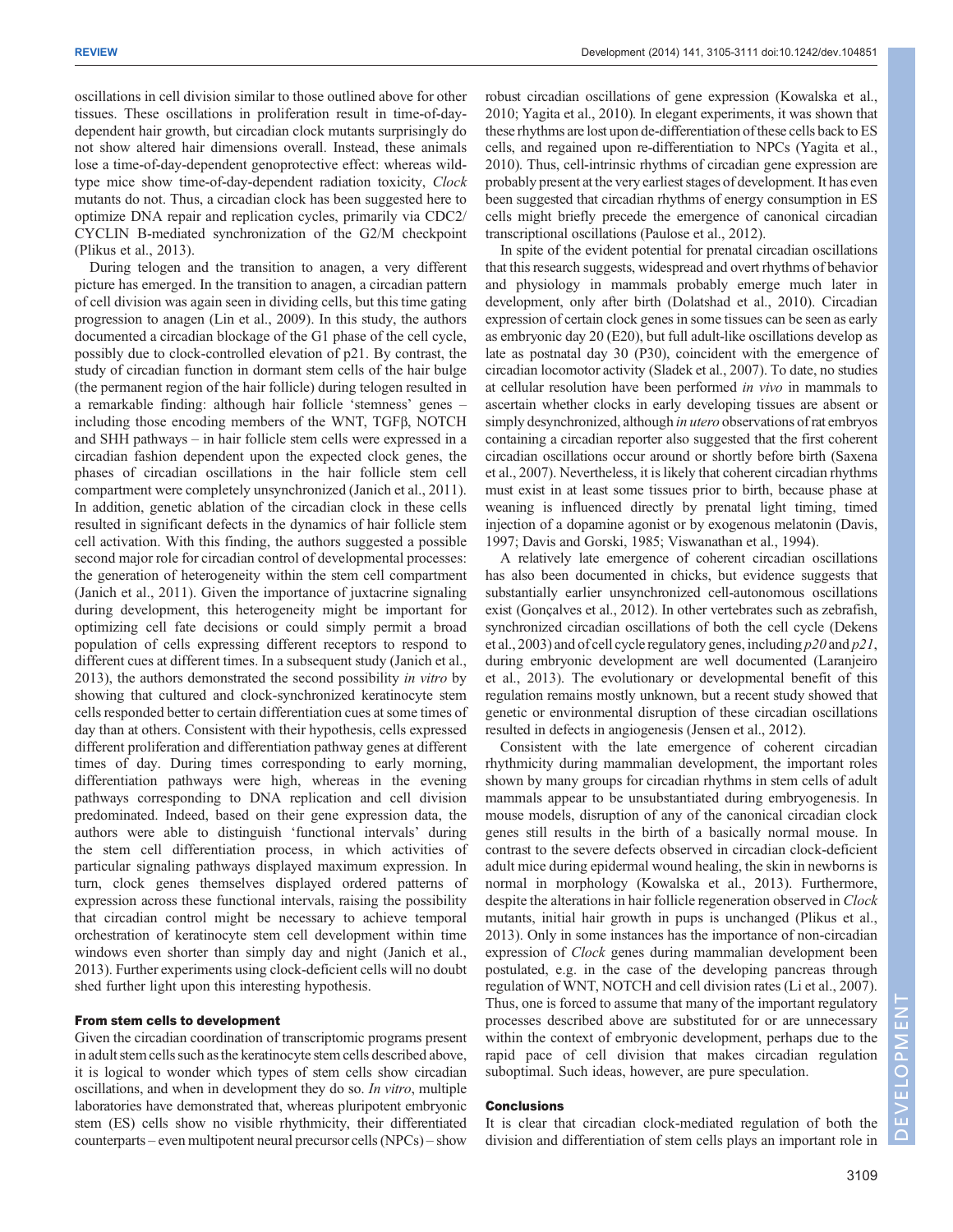<span id="page-5-0"></span>adult tissue renewal. The control of these processes by the circadian clock might not only be essential for correct healing and regeneration, but might also be of benefit during ageing. As already noted above, mice deficient in different circadian clock genes suffer from pathologies ranging from diabetes to arthritis and cancer (Antoch et al., 2008; Bunger et al., 2005; Fu et al., 2002; [Marcheva et al., 2010\)](#page-6-0).

In this Review, I have postulated that, broadly speaking, circadian clocks could serve two equally important roles in stem cell development and differentiation. On the one hand, circadian gating of multiple aspects of complex tissue homeostasis and regeneration could permit the optimal coordination of mutually beneficial or antagonistic processes. On the other hand, dephased oscillators could provide a source of heterogeneity for stem cells, allowing them to respond optimally to a variety of signals [\(Fig. 3\)](#page-3-0). If the latter were true, maintenance of such heterogeneity would represent an issue important in stem cell biology. Normal peripheral circadian oscillators are entrained to a particular phase by a wealth of direct and indirect timing cues from the environment and from physiology ([Saini et al., 2011](#page-6-0)). Escape from such entrainment could be envisioned in a variety of ways. Stem cells might fail to respond to normal cues, or they might themselves represent a heterogeneous population that responds to different cues. Finally, the epidermal stem cells in which clock heterogeneity has been convincingly documented are themselves in a unique environment of extreme temperature variation, and temperature represents an important entrainment signal to peripheral oscillators (Brown et al., 2002; [Morf and Schibler, 2013](#page-6-0)). Therefore, the epidermal stem cells might simply be confused by conflicting environmental signals. Further experiments will no doubt soon shed light on this interesting issue.

Altogether, a wealth of research suggests that the circadian clock indeed controls more than just daily timekeeping. Understanding such regulation could hold clues to novel treatments for disease. Moreover, it could also help explain the mechanisms by which chronic 'mis-phasing' of clocks in a modern society of extended artificial light and widespread shiftwork might contribute to the increased prevalence of cancer, cardiac and metabolic diseases observed in recent times.

#### Acknowledgements

I thank Dr Ludmila Gaspar for critical comments and figure editing in this manuscript.

#### Competing interests

The author declares no competing financial interests.

#### Funding

The above-cited work of this author has been made possible by grants from the Swiss National Science Foundation, the Swiss Cancer League, the Velux Foundation and the Zürich Clinical Priority project 'Sleep and Health'.

#### References

- [Antoch,M.P., Gorbacheva, V. Y., Vykhovanets, O., Toshkov, I. A., Kondratov, R.V.,](http://dx.doi.org/10.4161/cc.7.9.5886) [Kondratova, A. A., Lee, C. and Nikitin, A.Y.](http://dx.doi.org/10.4161/cc.7.9.5886)(2008). Disruption ofthe circadian clock [due to the Clock mutation has discrete effects on aging and carcinogenesis.](http://dx.doi.org/10.4161/cc.7.9.5886) Cell Cycle 7[, 1197-1204.](http://dx.doi.org/10.4161/cc.7.9.5886)
- [Antoch, M. P., Toshkov, I., Kuropatwinski, K. K. and Jackson, M.](http://dx.doi.org/10.4161/cc.26614) (2013). [Deficiency in PER proteins has no effect on the rate of spontaneous and radiation](http://dx.doi.org/10.4161/cc.26614)[induced carcinogenesis.](http://dx.doi.org/10.4161/cc.26614) Cell Cycle 12, 3673-3680.
- [Bieler, J., Cannavo, R., Gustafson, K., Gobet, C., Gatfield, D. and Naef, F.](http://dx.doi.org/10.15252/msb.20145218) (2014). [Robust synchronization of coupled circadian and cell cycle oscillators in single](http://dx.doi.org/10.15252/msb.20145218) [mammalian cells.](http://dx.doi.org/10.15252/msb.20145218) Mol. Syst. Biol. 10, 739.
- [Bouchard-Cannon, P., Mendoza-Viveros, L., Yuen, A., Kaern, M. and Cheng, H. Y.](http://dx.doi.org/10.1016/j.celrep.2013.10.037) [\(2013\). The Circadian molecular clock regulates adult hippocampal neurogenesis](http://dx.doi.org/10.1016/j.celrep.2013.10.037) [by controlling the timing of cell-cycle entry and exit.](http://dx.doi.org/10.1016/j.celrep.2013.10.037) Cell Rep. 5, 961-973.
- Brown, S. A. and Azzi, A. [\(2013\). Peripheral circadian oscillators in mammals.](http://dx.doi.org/10.1007/978-3-642-25950-0_3) [Handb. Exp. Pharmacol.](http://dx.doi.org/10.1007/978-3-642-25950-0_3) 217, 45-66.
- [Brown, S. A., Zumbrunn, G., Fleury-Olela, F., Preitner, N. and Schibler, U.](http://dx.doi.org/10.1016/S0960-9822(02)01145-4) [\(2002\). Rhythms of mammalian body temperature can sustain peripheral](http://dx.doi.org/10.1016/S0960-9822(02)01145-4) [circadian clocks.](http://dx.doi.org/10.1016/S0960-9822(02)01145-4) Curr. Biol. 12, 1574-1583.
- [Brown, S. A., Kowalska, E. and Dallmann, R.](http://dx.doi.org/10.1016/j.devcel.2012.02.007) (2012). (Re)inventing the circadian [feedback loop.](http://dx.doi.org/10.1016/j.devcel.2012.02.007) Dev. Cell 22, 477-487.
- [Bunger, M. K., Walisser, J. A., Sullivan, R., Manley, P. A., Moran, S. M.,](http://dx.doi.org/10.1002/gene.20102) [Kalscheur, V. L., Colman, R. J. and Bradfield, C. A.](http://dx.doi.org/10.1002/gene.20102) (2005). Progressive [arthropathy in mice with a targeted disruption of the Mop3/Bmal-1 locus.](http://dx.doi.org/10.1002/gene.20102) Genesis 41[, 122-132.](http://dx.doi.org/10.1002/gene.20102)
- [Cao, Q., Gery, S., Dashti, A., Yin, D., Zhou, Y., Gu, J. and Koeffler, H. P.](http://dx.doi.org/10.1158/0008-5472.CAN-08-4199) (2009). A [role for the clock gene per1 in prostate cancer.](http://dx.doi.org/10.1158/0008-5472.CAN-08-4199) Cancer Res. 69, 7619-7625.
- [Chatterjee, S., Nam, D., Guo, B., Kim, J. M., Winnier, G. E., Lee, J., Berdeaux, R.,](http://dx.doi.org/10.1242/jcs.120519) Yechoor, V. K. and Ma, K. [\(2013\). Brain and muscle Arnt-like 1 is a key regulator](http://dx.doi.org/10.1242/jcs.120519) [of myogenesis.](http://dx.doi.org/10.1242/jcs.120519) J. Cell Sci. 126, 2213-2224.
- Chen, Z. and McKnight, S. L. [\(2007\). A conserved DNA damage response pathway](http://dx.doi.org/10.4161/cc.6.23.5041) [responsible for coupling the cell division cycle to the circadian and metabolic](http://dx.doi.org/10.4161/cc.6.23.5041) cycles. Cell Cycle 6[, 2906-2912.](http://dx.doi.org/10.4161/cc.6.23.5041)
- [Chen, Y., Xu, X., Tan, Z., Ye, C., Zhao, Q. and Chen, Y.](http://dx.doi.org/10.5114/aoms.2012.27277) (2012). Age-related BMAL1 [change affects mouse bone marrow stromal cell proliferation and osteo](http://dx.doi.org/10.5114/aoms.2012.27277)[differentiation potential.](http://dx.doi.org/10.5114/aoms.2012.27277) Arch. Med. Sci. 8, 30-38.
- [Costa, M. J., So, A. Y.-L., Kaasik, K., Krueger, K. C., Pillsbury, M. L., Fu, Y.-H.,](http://dx.doi.org/10.1074/jbc.M110.164558) [Ptacek, L. J., Yamamoto, K. R. and Feldman, B. J.](http://dx.doi.org/10.1074/jbc.M110.164558) (2011). Circadian rhythm [gene period 3 is an inhibitor of the adipocyte cell fate.](http://dx.doi.org/10.1074/jbc.M110.164558) J. Biol. Chem. 286, [9063-9070.](http://dx.doi.org/10.1074/jbc.M110.164558)
- [Dallmann, R., Viola, A. U., Tarokh, L., Cajochen, C. and Brown, S. A.](http://dx.doi.org/10.1073/pnas.1114410109) (2012). The [human circadian metabolome.](http://dx.doi.org/10.1073/pnas.1114410109) Proc. Natl. Acad. Sci. USA 109, 2625-2629.
- [Dallmann, R., Brown, S. A. and Gachon, F.](http://dx.doi.org/10.1146/annurev-pharmtox-011613-135923) (2014). Chronopharmacology: new [insights and therapeutic implications.](http://dx.doi.org/10.1146/annurev-pharmtox-011613-135923) Annu. Rev. Pharmacol. Toxicol. 54, [339-361.](http://dx.doi.org/10.1146/annurev-pharmtox-011613-135923)
- Davis, F. C. [\(1997\). Melatonin: role in development.](http://dx.doi.org/10.1177/074873049701200603) J. Biol. Rhythms 12, 498-508. Davis, F. C. and Gorski, R. A. [\(1985\). Development of hamster circadian rhythms:](http://dx.doi.org/10.1177/074873048600100108)
- [prenatal entrainment of the pacemaker.](http://dx.doi.org/10.1177/074873048600100108) J. Biol. Rhythms 1, 77-89. [Dekens, M. P. S., Santoriello, C., Vallone, D., Grassi, G., Whitmore, D. and](http://dx.doi.org/10.1016/j.cub.2003.10.022)
- Foulkes, N. S. [\(2003\). Light regulates the cell cycle in zebrafish.](http://dx.doi.org/10.1016/j.cub.2003.10.022) Curr. Biol. 13, [2051-2057.](http://dx.doi.org/10.1016/j.cub.2003.10.022)
- [Dibner, C., Schibler, U. and Albrecht, U.](http://dx.doi.org/10.1146/annurev-physiol-021909-135821) (2010). The mammalian circadian timing [system: organization and coordination of central and peripheral clocks.](http://dx.doi.org/10.1146/annurev-physiol-021909-135821) Annu. [Rev. Physiol.](http://dx.doi.org/10.1146/annurev-physiol-021909-135821) 72, 517-549.
- [Dolatshad, H., Cary, A. J. and Davis, F. C.](http://dx.doi.org/10.1371/journal.pone.0009855) (2010). Differential expression of the [circadian clock in maternal and embryonic tissues of mice.](http://dx.doi.org/10.1371/journal.pone.0009855) PLoS ONE 5, e9855.
- [Feillet, C., Krusche, P., Tamanini, F., Janssens, R. C., Downey, M. J., Martin, P.,](http://dx.doi.org/10.1073/pnas.1320474111) Teboul, M., Saito, S., Lé[vi, F. A., Bretschneider, T. et al.](http://dx.doi.org/10.1073/pnas.1320474111) (2014). Phase locking [and multiple oscillating attractors for the coupled mammalian clock and cell cycle.](http://dx.doi.org/10.1073/pnas.1320474111) [Proc. Natl. Acad. Sci. USA](http://dx.doi.org/10.1073/pnas.1320474111) 111, 9828-9833.
- [Filipski, E., King, V. M., Li, X., Granda, T. G., Mormont, M.-C., Liu, X., Claustrat, B.,](http://dx.doi.org/10.1093/jnci/94.9.690) Hastings, M. H. and Lévi, F. [\(2002\). Host circadian clock as a control point in tumor](http://dx.doi.org/10.1093/jnci/94.9.690) progression. [J. Natl. Cancer Inst.](http://dx.doi.org/10.1093/jnci/94.9.690) 94, 690-697.
- [Fortier, E. E., Rooney, J., Dardente, H., Hardy, M.-P., Labrecque, N. and](http://dx.doi.org/10.4049/jimmunol.1004030) Cermakian, N. [\(2011\). Circadian variation of the response of T cells to antigen.](http://dx.doi.org/10.4049/jimmunol.1004030) J. Immunol. 187[, 6291-6300.](http://dx.doi.org/10.4049/jimmunol.1004030)
- [Fu, L., Pelicano, H., Liu, J., Huang, P. and Lee, C. C.](http://dx.doi.org/10.1016/S0092-8674(02)00961-3) (2002). The circadian gene [Period2 plays an important role in tumor suppression and DNA damage response](http://dx.doi.org/10.1016/S0092-8674(02)00961-3) in vivo. Cell 111[, 41-50.](http://dx.doi.org/10.1016/S0092-8674(02)00961-3)
- [Gaddameedhi, S., Reardon, J. T., Ye, R., Ozturk, N. and Sancar, A.](http://dx.doi.org/10.4161/cc.21771) (2012). Effect [of circadian clock mutations on DNA damage response in mammalian cells.](http://dx.doi.org/10.4161/cc.21771) Cell Cycle 11[, 3481-3491.](http://dx.doi.org/10.4161/cc.21771)
- Gauger, M. A. and Sancar, A. [\(2005\). Cryptochrome, circadian cycle, cell cycle](http://dx.doi.org/10.1158/0008-5472.CAN-05-1119) [checkpoints, and cancer.](http://dx.doi.org/10.1158/0008-5472.CAN-05-1119) Cancer Res. 65, 6828-6834.
- [Geyfman, M., Kumar, V., Liu, Q., Ruiz, R., Gordon, W., Espitia, F., Cam, E.,](http://dx.doi.org/10.1073/pnas.1209592109) Millar, S. E., Smyth, P., Ihler, A. et al. [\(2012\). Brain and muscle Arnt-like protein-](http://dx.doi.org/10.1073/pnas.1209592109)[1 \(BMAL1\) controls circadian cell proliferation and susceptibility to UVB-induced](http://dx.doi.org/10.1073/pnas.1209592109) [DNA damage in the epidermis.](http://dx.doi.org/10.1073/pnas.1209592109) Proc. Natl. Acad. Sci. USA 109, 11758-11763.
- [Gonçalves, L., Vinhas, M., Pereira, R., Pais De Azevedo, T., Bajanca, F. and](http://dx.doi.org/10.1002/dvdy.23821) Palmeirim, I. [\(2012\). Circadian clock genes Bmal1 and Clock during early chick](http://dx.doi.org/10.1002/dvdy.23821) [development.](http://dx.doi.org/10.1002/dvdy.23821) Dev. Dyn. 241, 1365-1373.
- [Grechez-Cassiau, A., Rayet, B., Guillaumond, F., Teboul, M. and Delaunay, F.](http://dx.doi.org/10.1074/jbc.M705576200) [\(2008\). The circadian clock component BMAL1 is a critical regulator of p21WAF1/](http://dx.doi.org/10.1074/jbc.M705576200) [CIP1 expression and hepatocyte proliferation.](http://dx.doi.org/10.1074/jbc.M705576200) J. Biol. Chem. 283, 4535-4542.
- [Guo, B., Chatterjee, S., Li, L., Kim, J. M., Lee, J., Yechoor, V. K., Minze, L. J.,](http://dx.doi.org/10.1096/fj.12-205781) Hsueh, W. and Ma, K. [\(2012\). The clock gene, brain and muscle Arnt-like 1,](http://dx.doi.org/10.1096/fj.12-205781) [regulates adipogenesis via Wnt signaling pathway.](http://dx.doi.org/10.1096/fj.12-205781) FASEB J. 26, 3453-3463.
- [Hwang-Verslues, W. W., Chang, P.-H., Jeng, Y.-M., Kuo, W.-H., Chiang, P.-H.,](http://dx.doi.org/10.1073/pnas.1222684110) [Chang, Y.-C., Hsieh, T.-H., Su, F.-Y., Lin, L.-C., Abbondante, S. et al.](http://dx.doi.org/10.1073/pnas.1222684110) (2013). [Loss of corepressor PER2 under hypoxia up-regulates OCT1-mediated EMT](http://dx.doi.org/10.1073/pnas.1222684110) [gene expression and enhances tumor malignancy.](http://dx.doi.org/10.1073/pnas.1222684110) Proc. Natl. Acad. Sci. USA 110[, 12331-12336.](http://dx.doi.org/10.1073/pnas.1222684110)
- Janich, P., Pascual, G., Merlos-Suá[rez, A., Batlle, E., Ripperger, J., Albrecht, U.,](http://dx.doi.org/10.1038/nature10649) [Cheng, H.-Y. M., Obrietan, K., Di Croce, L. and Benitah, S. A.](http://dx.doi.org/10.1038/nature10649) (2011). The [circadian molecular clock creates epidermal stem cell heterogeneity.](http://dx.doi.org/10.1038/nature10649) Nature 480, [209-214.](http://dx.doi.org/10.1038/nature10649)